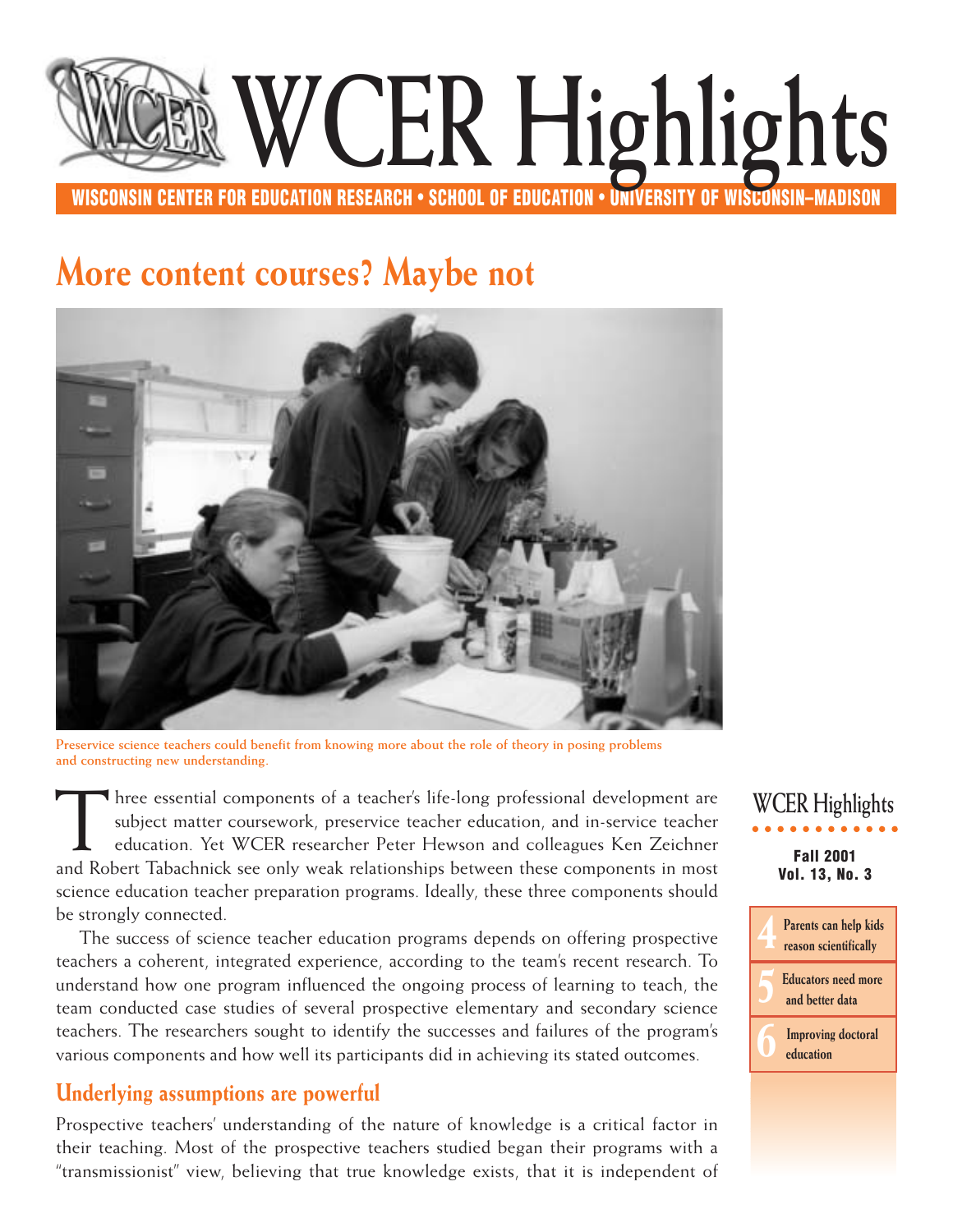#### **FROM THE DIRECTOR**



### **From elementary grades through doctoral education**

Reflecting the breadth of research conducted here at WCER, this issue of *Highlights* examines education practice and policy from the primary grades through doctoral education. The first two articles discuss science education.

Teacher education programs for prospective science teachers can be strengthened with a

tighter link between three components: subject matter coursework, preservice teacher education, and inservice teacher education, say researchers Peter Hewson, Robert Tabachnick, and Ken Zeichner.

Parents can also help their children succeed with science school work; many take their children to museums and participate in other related activities. But equally as important is learning how to help children become better at scientific reasoning, according to researchers Mary Gleason Heffron and Leona Schauble*.* 

Doctoral education in the U.S. is said to be the envy of the world, but there's always room for improvement. Christine Golde discusses how there can be a better match between doctoral students' goals, their doctoral training, and their actual careers.

And Marianne Mooney and colleagues discuss how students with and without disabilities would benefit if their teachers had better knowledge of students' postschool outcomes, and had better knowledge of how to use this data. This in turn can help educators better understand what is happening at their schools.

For more news about recent research, see our Web site at *www.wcer.wisc.edu*.

Andy Porter

individuals, and that it can be transmitted or passed on to another person by using good explanations and demonstrations of scientific principles. The transmissionist view contrasts with a "constructivist" view, which sees knowledge as being constructed in student's minds as they draw on their prior knowledge to make sense of new experiences.

All the prospective teachers developed an interest in their students' prior knowledge over the course of their student teaching experience. However, the prospective teachers viewed the affective function of considering students' views as more important than its cognitive function. In other words, they saw the value of eliciting students' ideas in contributing to a supportive, inclusive classroom atmosphere, but downplayed the significance of students' ideas leading to conceptualization of intended curricular outcomes.

Interviews with prospective teachers indicated that their understanding of biology and life science tended to be based on a static, relatively disconnected collection of facts. The major difference between the prospective elementary and secondary teachers was the quantity of information they knew.

It is often said that an effective way of learning a subject is to teach it. Accordingly, Hewson, Tabachnick, and Zeichner had anticipated that classroom practice would give young teachers a deeper and more coherent understanding of content knowledge. Yet the final interviews provided little evidence that this was the case. There was an increase in prospective teachers' confidence in, and familiarity with, their own knowledge. But the change appears to have been largely affective—it made them feel good about their level of knowledge. Teaching did not seem to lead the prospective teachers to a greater coherency in, and a deeper understanding of, their content knowledge.

The research team found that teachers coming into the program knew little about the methods of inquiry used within the discipline of biology. This left prospective teachers without an understanding of the role of theory in biology and the way in which scientists use theory to pose problems and construct new understandings. The conceptual change model of teaching and learning emphasizes the importance of making class time for their students to consider the relative status and value of alternative conceptions. The conceptual change approach uses theory development in science as a metaphor for how individuals construct new conceptions.

Prospective teachers need to understand theory development in science. Without it, they will be ill equipped to help their students evaluate the relative status of scientifically accepted conceptions and other potential competing conceptions the students bring to the classroom.

### **Amount vs. coherence of knowledge**

The content courses taken by the prospective teachers in this study prepared them to do little more than transmissionist teaching. While this might be expected for prospective elementary teachers, it was also the case for secondary candidates. Prospective secondary teachers' conceptual understanding was, by their own accounts, inadequate for teaching at the high school level, and probably also at the elementary and middle school levels. The problem had less to do with what they didn't know than with the lack of coherence of what they did know. Hewson, Tabachnick, and Zeichner believe the lack of coherence results from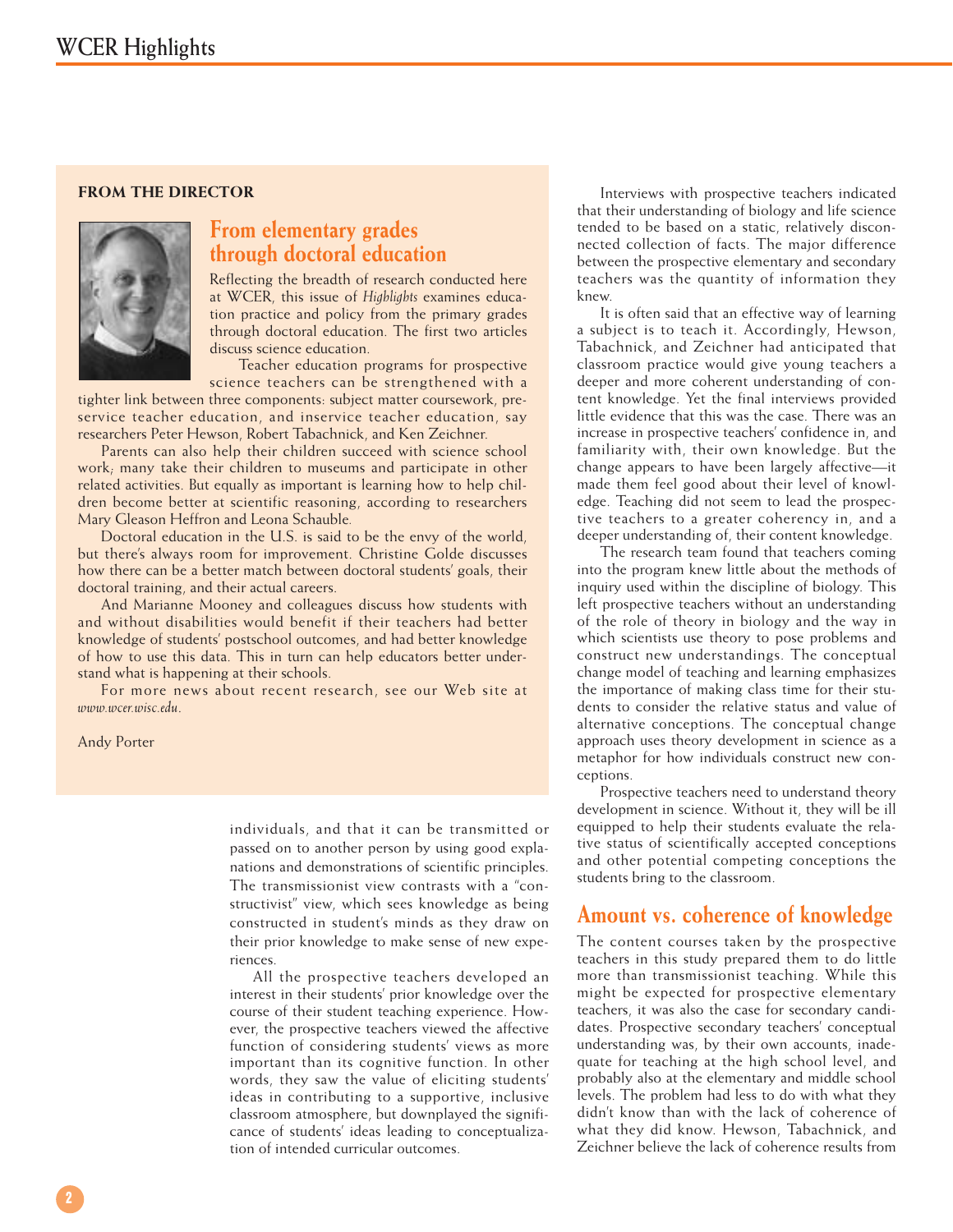



**Content courses sometimes leave preservice teachers without understanding how students' conceptions can be tested and revised.**

college science teaching and assessment strategies that do little to emphasize the integration of course content. For example, the lecture setting seldom encourages students to think about and relate concepts to each other, and multiple-choice tests ask for information in a piecemeal fashion.

### **More coursework in the major?**

It is often suggested that, to improve content knowledge, prospective teachers should take more courses in the academic disciplines, often at the expense of education courses. This study, along with much of the existing data on the preparation of teachers in the arts and sciences, shows instead that an academic major, as currently taught, does not seem to guarantee deeper conceptual understanding than an education major<sup>1</sup>.

A key factor for prospective teachers in this study was their lack of understanding of how scientific knowledge is produced, what role theories play within the discipline, how those theories are revised, and especially what problems those theories were developed to solve. Teachers' methods courses in this study gave them some awareness of their students' conceptions, but their content courses left them without an understanding of how those conceptions could be tested and revised like scientific theories. This points to the need for significant changes in the curriculum and instruction of content courses, ideally arising from dialogue between science educators and their colleagues in the arts and sciences.

## **Recommendations**

The research led to the following additional conclusions about how preservice teacher education could be strengthened.

Prospective teachers would benefit from methods courses that offer more comprehensive perspectives on how students learn, and teachers teach, science. Such courses would provide prospective teachers with a richer variety of opportunities to learn how to teach science. In addition, science teaching methods should be revisited after prospective teachers complete their student teaching. This review could help them tie together classroom experiences with their emerging constructivist conceptions about important issues such as the nature of scientific knowledge, science, and learning.

Student teaching experiences likewise need to be reevaluated. Probably the most important role here is that of the cooperating teacher in the student teaching placement. The cooperating teacher is a powerful role model; his or her beliefs and teaching approaches can significantly influence the direction of a prospective teacher's development. "We fault ourselves for not doing more to engage cooperating teachers in the task of reconceptualizing the practices of science teaching and science teacher education," says Hewson.

Time for reflection was also in short supply. Time constraints prevented the prospective teachers from adequately reflecting on their student teaching experiences. There is little reason to believe that they will have more time when they enter their first year of regular classroom teaching. It may be beneficial for prospective teachers to teach fewer sections during their student teaching and use the extra free time to reflect more deeply on their lessons.

For more information contact Hewson at *pwhewson@facstaff.wisc.edu* or 608–262–1665.

*This article originally appeared in different form in the journal* Science Education*, vol. 83, no. 3 (May 1999), pp. 373–384.*

*This research was funded by the National Science Foundation.* 

*1* See McDiarmid, G. W. (1994). The arts and science as preparation for teaching. In K. Howey & N. Zimpher (Eds.), *Faculty development for improving teacher preparation* (pp. 99–138). Reston, VA: Association of Teacher Educators.



**Hewson**



**Zeichner**



**Tabachnick**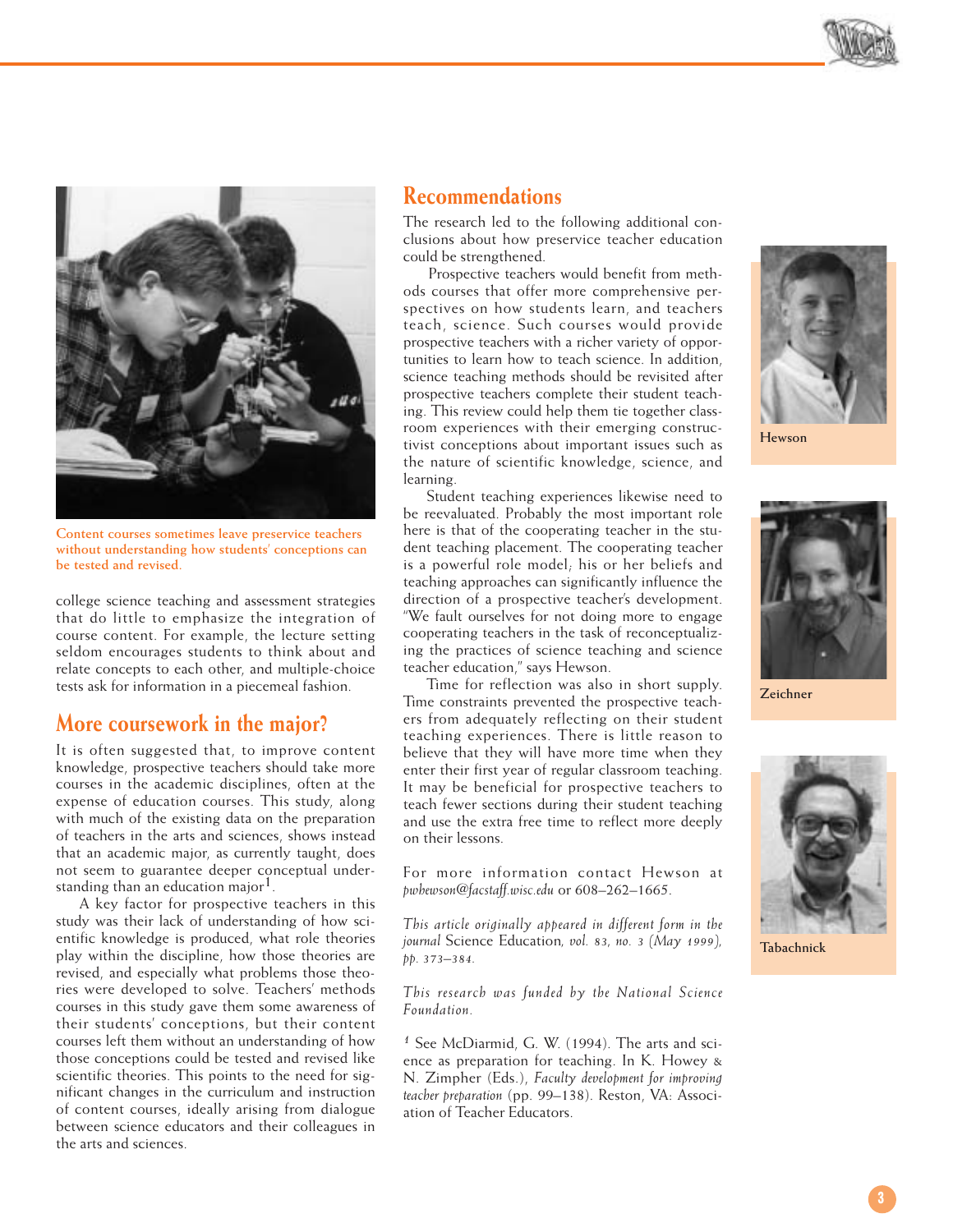# <span id="page-3-0"></span>**Parents can help children reason scientifically**

Recent science reform standards urge that a<br>prominent place in science instruction<br>should be given to inquiry. Yet, research sug-<br>gests that elementary school-aged children typiprominent place in science instruction should be given to inquiry. Yet, research suggests that elementary school–aged children typically show a variety of biases and errors in generating and interpreting experiments. What role can parents play in reinforcing and expanding on their children's science instruction?



**Science projects present opportunities for parents to clarify children's thought.**

However, the science content that children are learning may not be familiar to their parents, either, and little is known about parents' effectiveness in helping their children with problems that parents find unfamiliar. In these cases, parents themselves may find it challenging to provide forms of assistance that are sensitive to children's own learning needs.

UW–Madison education student Mary E. Gleason Heffron and professor Leona Schauble posed a scientific reasoning problem to 20 pairs of parents and their preadolescent children and observed them as they spent 45 minutes solving the problem. As the parent-child pairs worked, researchers videotaped their experimentation strategies and their patterns of interaction, and watched for changes in their knowledge about the science content.

The study addressed these questions:

- What evidence-generation and evidence-interpretation strategies did the parent-child pairs use?
- What were the patterns of interaction? Who assumed which roles in the problem-solving

process? Who assisted whom, and who controlled the course of problem solution?

How did problem-solving strategies relate to changes in the theories that the participants developed?

The task assigned to the parent-child pairs (described below) was similar in many ways to those that parents are increasingly likely to encounter as they assist their children with school work, interact with their children at science museums and children's museums, and participate with their children in other informal clubs and activities.

The pairs worked with a model canal filled with water and six small wooden boats. The pairs were asked to determine which features in the boat and canal system affected how long it took for a boat to be towed down the canal by a weight-andpulley system. Features that could be manipulated included the depth of the canal, boat shape, boat size, and boat weight. The parent-child pairs were to vary the manipulatable features in the system, conduct multiple trials, and determine which features affected the time a boat took to travel the length of the canal.

On the positive side, most of the parent-student pairs were effective at generating informative and interpretable experiments, mainly because of the guidance and assistance the parents provided. On the other hand, parents missed some important opportunities to provide assistance.

It was usually the parents who did the conceptual work of generating and consulting the data records and interpreted the data by stating or writing inferences. In contrast, children usually managed the physical work of setting up and releasing the boats and timing their progress. There was little evidence that over the 45-minute session parents ceded to their children the important roles of data recording and evidence interpretation. They seldom explained the value of these activities to their children and frequently failed even to share their ideas, for example, by stating inferences aloud. As a result, children missed opportunities to perform these conceptual roles that are vital to understanding the relations between theory and evidence. (It should be noted that not all parents are alike, and that these parent-child pairs happened to be recruited in a large children's museum in the Midwest and through education courses at a large Midwestern university. Most of the parents had college degrees or were attending college.)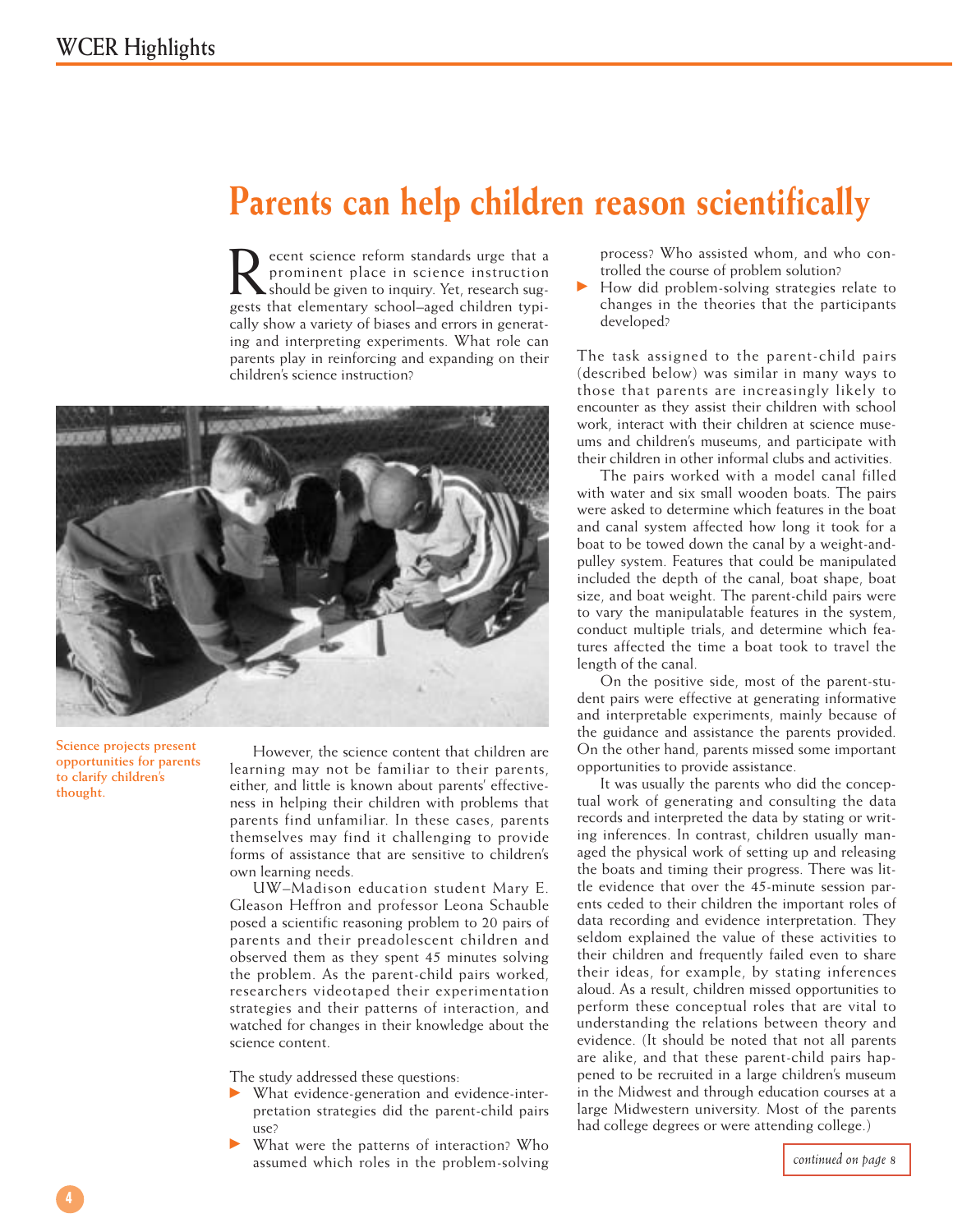

# <span id="page-4-0"></span>**Educators need more and better data**

**M** any reform initiatives emphasize educa-<br>ties, schools, and educators take a strong<br>interest in examining and improving student outtional accountability, in which communiinterest in examining and improving student outcomes.

Students with and without disabilities deserve to achieve academic, occupational, and social competence and to become productive and independent adults. But educators sometimes need help in using data to understand what is happening at their schools and what should happen next.

WCER's Research Institute on Secondary Education Reform for Students with Disabilities (RISER) is conducting a 5-year research study on practices and policies that improve learning opportunities and postschool outcomes for students with disabilities in significantly restructured high schools. RISER researchers are studying four high schools based on their promotion of, and participation in, "authentic and inclusive teaching and learning" practices, using the conceptual framework of restructured schools developed by Fred Newmann and Gary Wehlage in 1995 at WCER's Center on Organization and Restructuring of Schools. The four schools range in size from 400 to 1,000 students in grades 9–12 or 7–12. They are located in a major urban setting and in smaller communities in the northeast and southwest.

Local educators are sometimes reluctant to use formal data to inform their decision making. Data are often collected for purposes originating outside

the school and thus fail to reflect educators' goals for their own communities. Second, some educators don't believe that research and data can help improve teaching and learning. Third, some educators sometimes have limited capacity to use data critically and effectively.

Marianne Mooney and colleagues at RISER surveyed educators' perceptions of the usefulness of collecting information on postschool outcomes for students with and without disabilities. The intent was to answer the question, "In what ways would postschool outcome data on students with and without disabilities prove useful to your instructional practices and schoolwide policy development?"

In a review of each school's documents (i.e., handbooks, district reports, selected follow-up studies, newsletters, etc.), Mooney and colleagues learned that these schools traditionally monitor postschool status and outcomes only

through students' entry into college, rather than through systematic and comprehensive graduate follow-up data collection efforts. Educators in these schools rely primarily on personal contacts with graduates for "proof" that the school is successful. Moreover, when schools have collected some postschool data (mostly at the district or state level), they frequently have not used the information for school improvement or change.

Six themes and related points of interest emerged from the data. If substantial, meaningful, school-specific postschool outcome data were readily available to local educators, they would use this information in the following ways:

- 1. *To inform current instructional practices.* Postschool outcome data could be used to inform current instructional practices generally and also to identify specific classroom practices that need to be adapted, modified, or replaced to better promote student learning.
- 2. *To encourage curriculum development and change.* Educators said such data could help them to (a) shape and restructure the curriculum by revamping existing units and programs and developing more applicable and realistic lessons; (b) diversify the curriculum by expanding program offerings and alternatives that address weaker performance areas or areas of neglect; and (c) meet students' unmet needs.

*[continued on page 7](#page-6-0)*



**Better data about how students fare after graduation could help educators improve practice and policy.**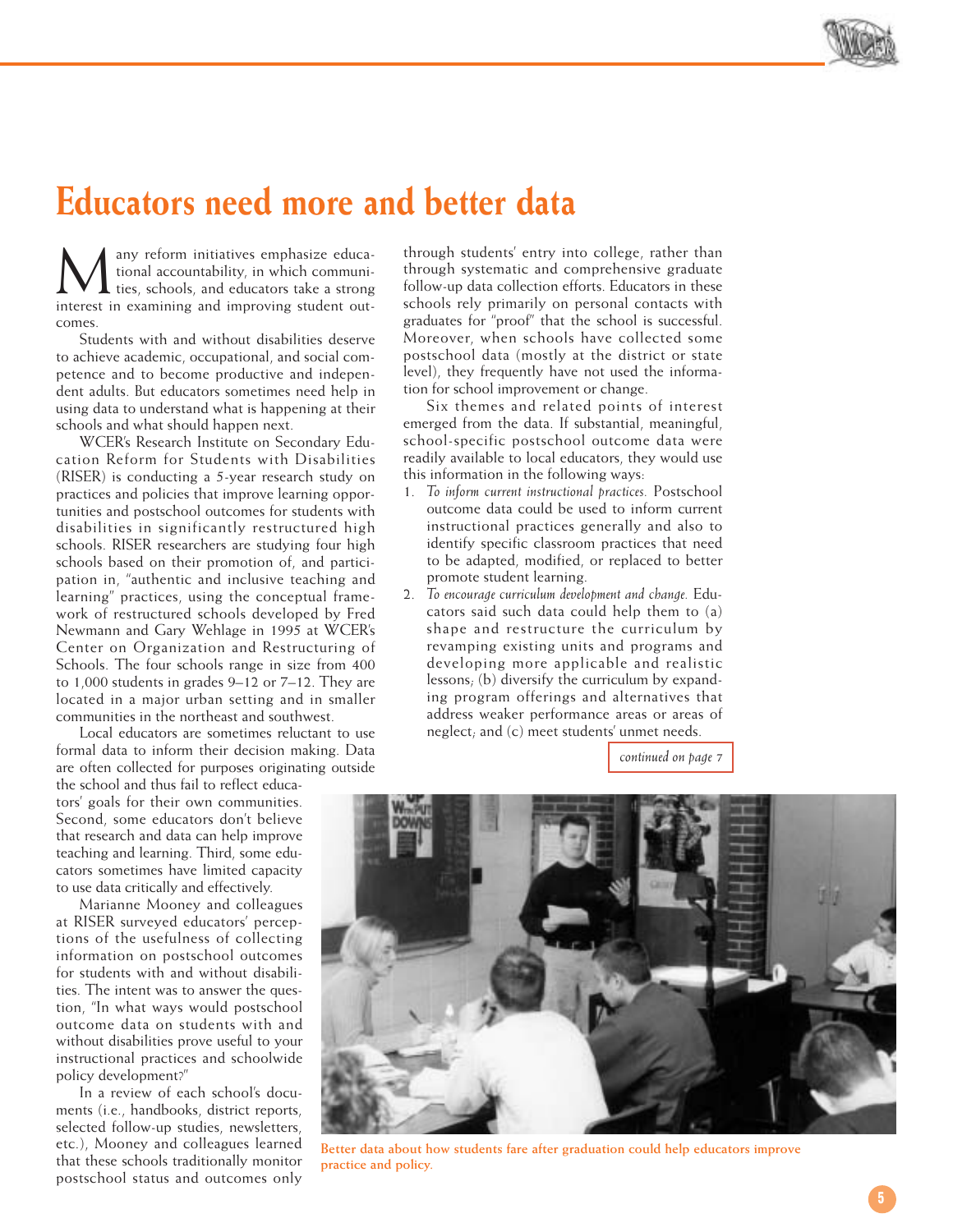

**Golde**

# <span id="page-5-0"></span>**Improving doctoral education**

The U.S. higher education system is often said to be the envy of the world. And while many doctoral students say they are generally satisfied with the quality of their doctoral preparation, a recent survey shows that doctoral education could be improved in a number of ways.

In many cases, doctoral students receive training that is not what they want and does not prepare them for the jobs they take. Many doctoral students do not clearly understand what doctoral study entails, how the process works, and how to navigate it effectively.

But students and programs need not be at cross-purposes, according to former UW–Madison education professor Chris M. Golde. Changing current practices will involve the collective efforts of students, faculty, and administrators.

In a recent study, Golde and coresearcher Timothy Dore administered a survey to doctoral students in 11 arts and sciences disciplines at 27 universities and one cross-institutional program. (Disciplines included philosophy, history, English, mathematics, art history, sociology, ecology, geology, psychology, molecular biology, and chemistry.) Overall, 4,114 students responded to the survey. Data from the survey show that in today's doctoral programs there is a three-way mismatch between student goals, training, and actual careers. This results in students who are not well prepared to assume the faculty positions that are available and who lack a clear concept of their suitability for work outside of research.

**Employment.** The number of tenure-track academic positions has been decreasing. That trend has been amply documented and discussed by the media, professional associations, and graduate student activists. No more than half of the doctoral students in the fields studied (which exclude such professional fields as engineering and education) will be hired into full-time tenure-track faculty positions. Of those faculty positions, only a small proportion will be in research universities. Yet this is the career students want. Nationally, nearly half of all faculty are part-time employees, and most faculty hold positions in comprehensive and community colleges.

**Research.** Students are not well informed about all aspects of research. Although publication is critical in the research process, less than half of the students surveyed reported being prepared by their program to publish, and slightly more are confident of their ability to do so.

**Ethics.** Survey data also indicate that the ethical dimension of faculty and professional life—

how to act responsibly and in the best interests of the profession—is not, as is often assumed, part of graduate training. Although most respondents understand policies and practices regarding appropriate relations with undergraduates, using copyrighted materials, and generating and using research data, only 20 to 30 percent reported being clear about customary practices involving patent policies, proper use of research funds, allocating authorship for papers, and avoiding conflicts of interest.

**Teaching.** Teaching and, to a lesser extent, governance and service, are the central activities in the lives of most working faculty members. Although doctoral students are reasonably well prepared to conduct research, survey results show that prospective faculty members don't report being as well prepared by their programs to teach or be academic citizens.

**Diversity.** There are too few faculty of color in all disciplines and too few women in many fields. One solution would be to both encourage more underrepresented students to consider faculty careers and to provide the additional supports and changes to make the profession more attractive.

**Preparation for doctoral study.** Students reported that they decided to enter a doctoral program without having a good idea of the time, money, clarity of purpose, and perseverance that doctoral education demands. Many seem to have entered the pursuit of the doctorate blindly. Survey responses reveal that students often enroll in a Ph.D. program at the encouragement of a favorite undergraduate professor, without considering a full range of alternatives and without developing a clear understanding of why they are doing so. Many students cautioned against enrolling simply because earning a Ph.D. seems interesting or the next logical step.

A surprising proportion of the students would make changes, were they to start their programs again. Nearly half of respondents report that they would or might select a different university. Additionally, 39% answered yes or maybe to whether they might select a different advisor and 42% said they would or might select a different dissertation topic.

Once enrolled, many students appear to receive little guidance about how to navigate the process. As students progress through their programs, many of the details of the day-to-day processes are unnecessarily ambiguous, hindering students' ability to make the most of their doctoral education. More than half the survey respondents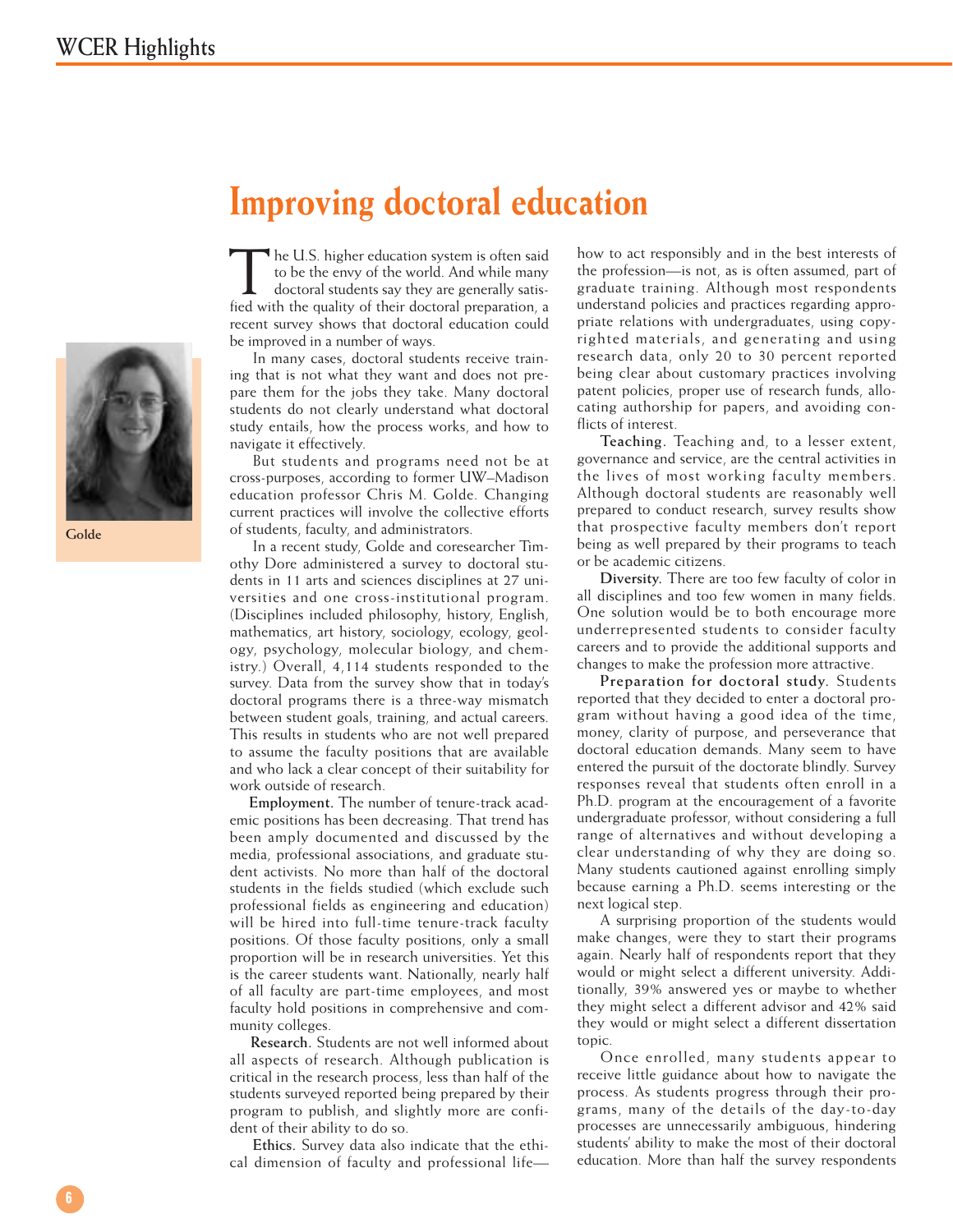

<span id="page-6-0"></span>report that they do not know where the funding for their doctoral study or research will come from, how much time they can expect to spend with their advisor, or what criteria will be used to determine when they can graduate.

## **Unformed expectations**

In sum, respondent comments reveal that many students came to graduate school with unformed or unrealistic expectations. They did not know about the constrained academic job market, nor did they have an idea of how to get the most out of the experience. Prospective students must actively seek out the information they need to make a careful decision. Those institutions at which students seek to enroll have a responsibility to provide, as a matter of course, comprehensive information about the program and guidance to prospective students. Similarly, the institutions at which prospective graduate students are under-

#### graduates bear responsibility for helping students make fully informed choices.

It is responsible educational practice to make expectations clear to students; students, in turn, need to ask for clarification when these core aspects of graduate life are unclear. Much of the critique of doctoral education centers around the lack of mutual understanding of how the process works and what roles student and faculty should play in ensuring that students are well educated. Clear communication between students and faculty is essential and can ensure that the fundamental aspects of doctoral education are carried out in an ethical and responsible manner.

For more information, see the full report, "At Cross Purposes: What the experiences of doctoral students reveal about doctoral education," available for viewing and download at *www.phd-survey.org* .

*Funding for this study was provided by the Pew Charitable Trusts.*

# **Better data**

*[continued from page 5](#page-4-0)* 

- 3. *To improve student preparation and learning for the "real world."* The preparation of students with disabilities for life after high school was of particular concern. Respondents said outcome data could be used to identify concerns specific to this group of graduates, such as the availability and use of postschool support systems and the further development of student self-advocacy skills. Survey respondents emphasized the need for development of life skills that lead to a quality postgraduate life for students.
- 4. *To initiate changes in schoolwide policy.* Outcome data could be used to initiate changes in schoolwide practices, including developing admissions policies and strategies; diversifying and broadening course offerings; improving accessibility of school activities; designing more inclusive and student-centered policies; determining staffing needs; and determining special services offerings.
- 5. *To change faculty and staff expectations and attitudes.* Outcome data could be shared with colleagues and community members to reduce prejudice and lack of understanding about students with disabilities. Data could provide examples of students' productivity and success. Respondents hope to reinforce the belief that all students are educable and capable of attaining high performance standards if they are taught with a variety of timely and personalized teaching strategies. Several respondents suggested that data could help define gaps and

inconsistencies between their school mission and student outcomes, ultimately leading to a reexamination of the school's mission and philosophy.

6. *To measure general reform effectiveness.* Educators viewed collecting postschool outcome data as an opportunity to address concerns about inclusive schools and classrooms, and about authentic practices within these schools. Among concerns frequently expressed about the effectiveness of education reforms were: How well are we preparing students with and without disabilities for inclusive postschool environments? Are we able to create equity and heterogeneity in the classroom simultaneously? And, do we lessen the value placed on postsecondary preparation and training by using an inclusion model for all students?

The results of this survey expand our knowledge of how postschool outcome data may be used in restructured inclusive high schools today, says Mooney.

For more information, contact Marianne Mooney, *mmooney@education.wisc.edu*, (608) 263–5456.

RISER research is supported by a grant from the U.S. Department of Education, Office of Special Education and Rehabilitative Services, Office of Special Education Programs and by the Wisconsin Center for Education Research, School of Education, University of Wisconsin–Madison.

*This information was condensed from a longer report in* RISER Research Brief, *No. 6.*